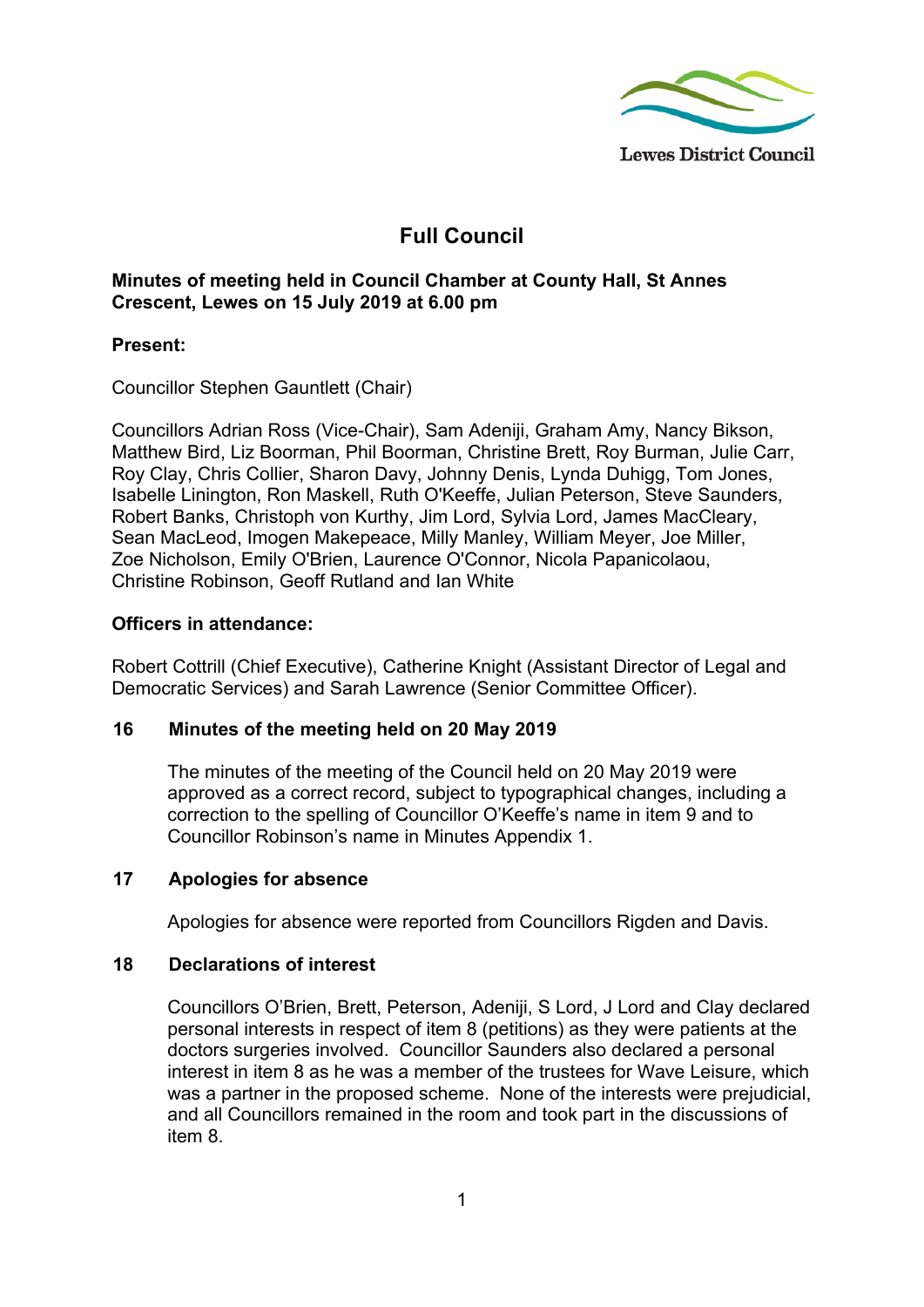#### **19 Announcements**

The Council received a list of the Chair of the Council's engagements carried out between 20 May 2019 and 15 July 2019.

#### **20 Urgent items**

There were no urgent items.

### **21 Notice Received for Removing the Leader of the Council**

The Chair of the Council advised that notice had been received from Councillor MacCleary and Councillor Collier in accordance with paragraph 5.3 in the Council's Constitution proposing the removal of the Leader, and that Councillor Nicholson be appointed as the Leader of the Council instead. The Chair confirmed that no alternative nominations were received by the deadline of 7 July 2019. Council was asked to vote first on the proposed resolution to remove the Leader.

In accordance with paragraph 18.4 of Council Procedure Rules, more than five members of the Council requested that a ballot was held on this vote.

In accordance with paragraph 18.5 of the Council Procedure Rules, more than five members of the Council then requested that a named vote was held on the item, which overrode the demand for a ballot.

The vote on the removal of the Leader was therefore put to the vote and declared carried by 22 to 17 votes, and the names of those voting recorded as follows:

#### **For the Motion:**

Councillors Amy, Banks, Bird, Brett, Carr, Clay, Collier, Denis, Gauntlett, von Kurthy, MacCleary, Macleod, Makepeace, Manley, Meyer, Nicholson, O'Brien, O'Connor, O'Keeffe, Robinson, Ross and Saunders. (22)

#### **Against the Motion:**

Councillors Adeniji, Bikson, L Boorman, P Boorman, Burman, Davy, Duhigg, Jones, Linington, J Lord, S Lord, Maskell, Miller, Papanicolaou, Peterson, Rutland and White. (17)

The Chair then put the nomination of Councillor Nicholson to be Leader of the Council to a vote by way of a show of hands. This was carried by 22 votes to 17.

**RESOLVED** – That Councillor Isabelle Linington be removed as Leader and that Councillor Zoe Nicholson be appointed as Leader of the Council.

Further to the resolution, the Chair of the Council advised that there would be some appointments, including the membership and chairmanship of the Scrutiny Committee, the chairmanship of Audit and Standards Committee,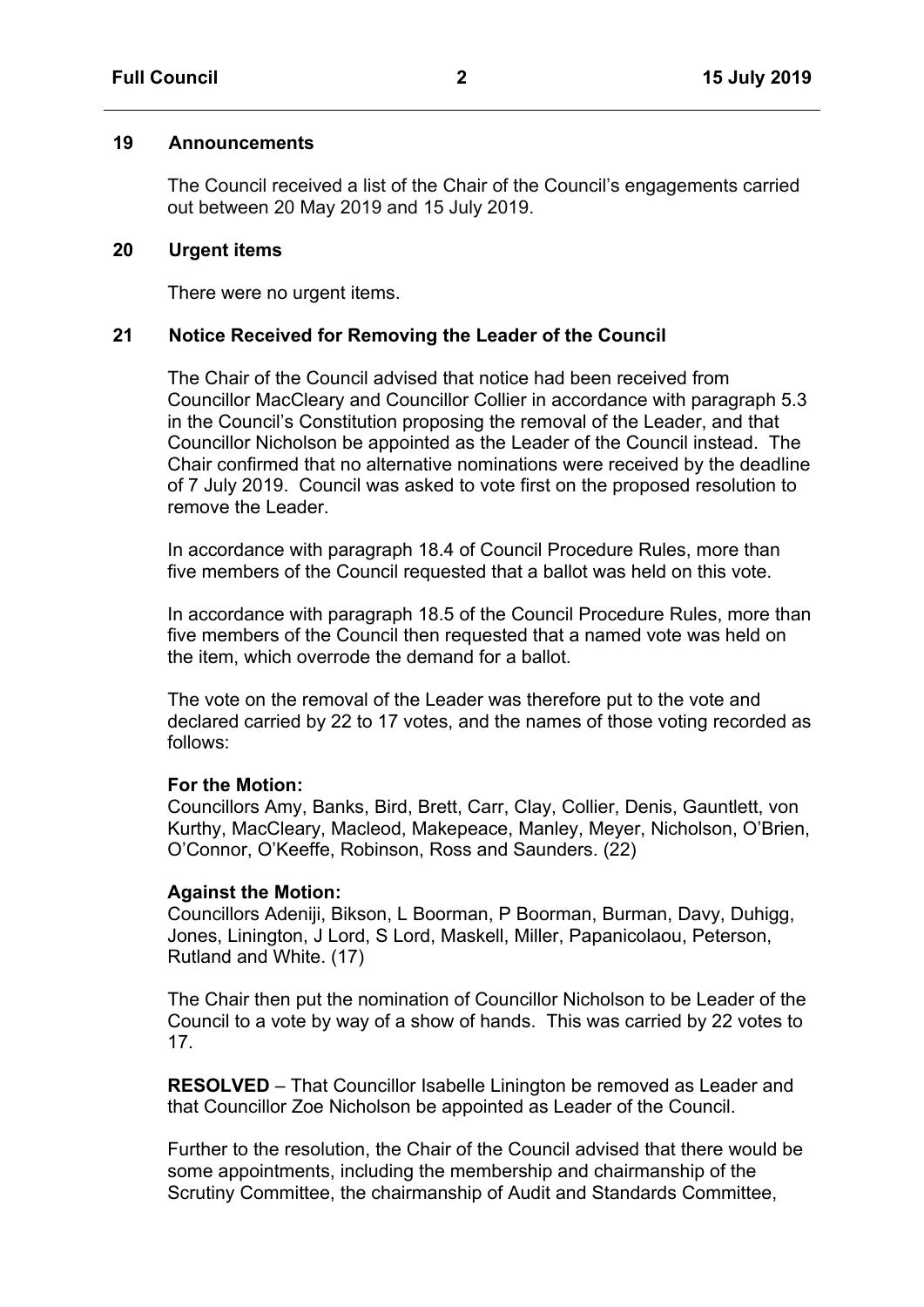and representation on outside bodies which specifically required a member or representative to be a Cabinet Member or an Opposition Member. The Assistant Director – Legal and Democratic Services would therefore contact Group Leaders following this meeting to make any other necessary changes to appointments.

Councillor Nicholson thanked the Council and advised that the following would also be members of the Cabinet:

Councillor MacCleary – Deputy Leader and Cabinet Member for Regeneration and Prosperity. Councillor O'Brien – Cabinet Member for Planning Councillor Carr – Cabinet Member for Waste and Recycling Councillor Bird – Cabinet Member for Sustainability Councillor Meyer – Cabinet Member for Housing Councillor Denis – Cabinet Member for Customers and Communities. Councillor O'Keeffe – Cabinet Member for Partnership and Enterprise Councillor Collier – Cabinet Member for Performance and People.

# **22 Questions from members of the public**

There were no questions received from the members of the public.

#### **23 Petitions**

Holger Zschenderlein for Downs Development Neighbourhood Voice presented a petition to the Council entitled 'Petition to stop the Development on the Downs Leisure Centre site. Save our Recreation Grounds, keep Doctors in Seaford Town' and read out the supporting statement. He advised that the hardcopy of the petition had received 1,876 signatures, and to date the online petition had received 764 signatures to date and was due to complete on 11 October 2019.

Councillors Adeniji and Brett, as ward members spoke in relation to the petition. In addition, Councillor O'Brien and Councillor Denis spoke, the latter highlighting, in his role as outgoing Scrutiny Chair, that the Scrutiny Committee had set up a Task Group to look at the proposed Seaford Health Hub.

The Chair formally received the petition, and advised that as it contained more than 1,500 signatures it will be referred to the next Full Council in September for discussion. In addition, it was appropriate for the petition to be notified to the Scrutiny Task Group for its consideration.

#### **24 Standards - Appointment of Independent Persons**

Councillor Gauntlett moved the recommendations of the report for the appointment of two Independent Persons for a four year term, and this was seconded by Councillor Carr and approved.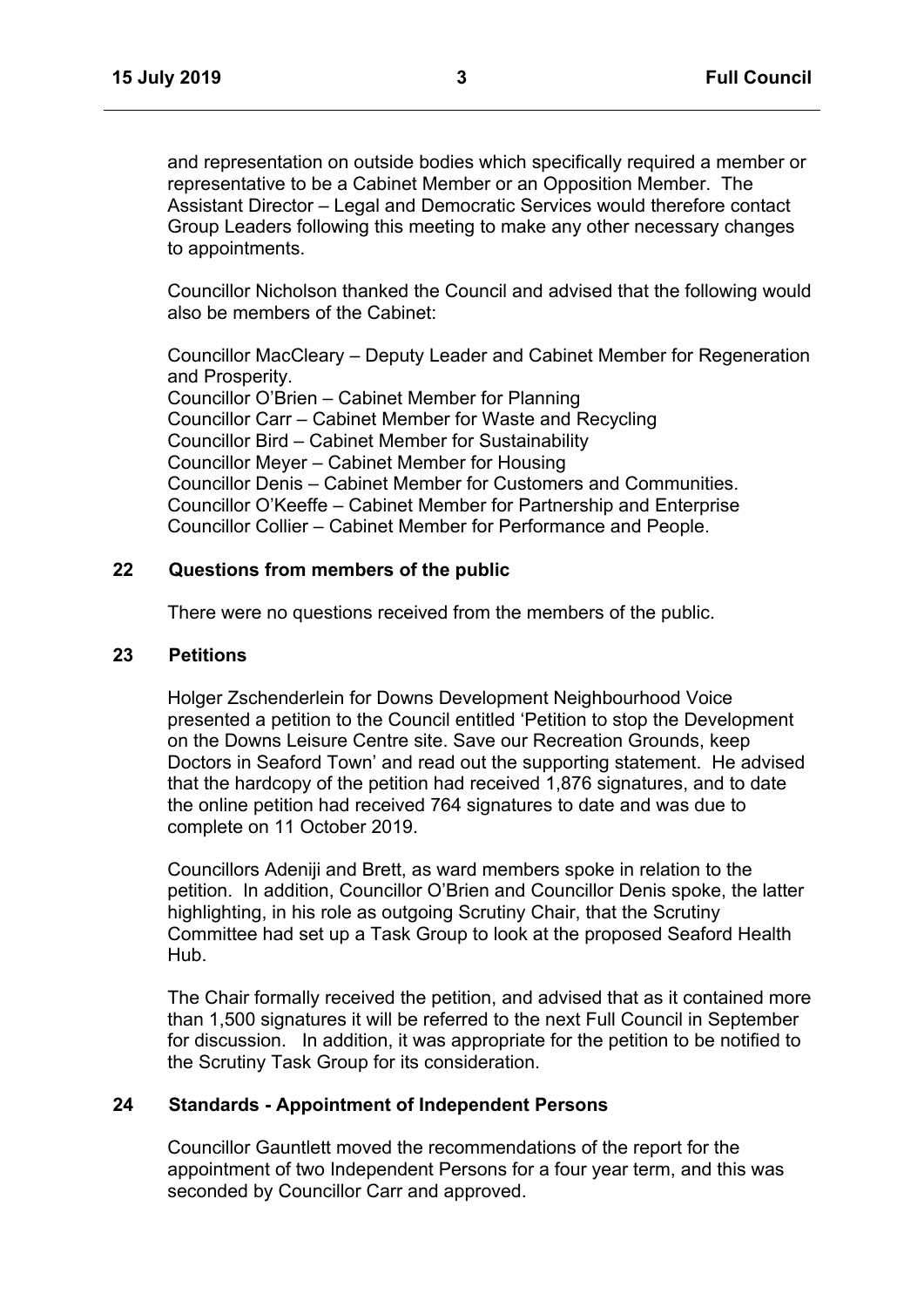The Chair advised that these appointments had also been approved by Eastbourne Borough Council at its Full Council meeting on 10 July 2019.

#### **RESOLVED:**

- 1) That the Council approves the appointment of Neal Robinson and Graham Branton as Independent Persons for Lewes District Council for a term of four years, commencing on 1 August 2019, subject to reconfirmation at Annual Council in 2020, 2021 and 2022; and
- 2) That the Council record its thanks to Vic Kempner for his service as outgoing Independent Person.

### **25 Recommendation from Audit and Standards Committee**

The Chair of the Council advised that on 18 March 2019 the Audit and Standards Committee had considered the Council motion on Investment and Climate Change, had received an update on the East Sussex Pensions Fund investments, and had agreed to receive a regular update as part of treasury management monitoring on the implications of the Council's investments on climate change.

Councillor Gauntlett moved and Councillor Saunders seconded and accordingly the Council:

**RESOLVED** - To note the consideration and resolutions of the Audit and Standards Committee on the Council motion on Investment and Climate Change.

### **26 Notices of motion.**

The Chair of the Council reported that the following notice of motion had been submitted under Council Procedure Rule 14.

## **(a) To Declare a Climate Emergency**

Councillor Bird moved and Councillor Brett seconded:

"We call on the Council:

1. To develop a comprehensive Climate Change Strategy within 12 months that addresses all inward and outward-facing Council functions and implement appropriate monitoring and reporting mechanisms in order to:

- Ensure that all strategic decisions, budgets and approaches to planning decisions are in line with a shift to net zero greenhouse gas emissions by 2030;

- Ensure that appropriate resources and capacity are put in place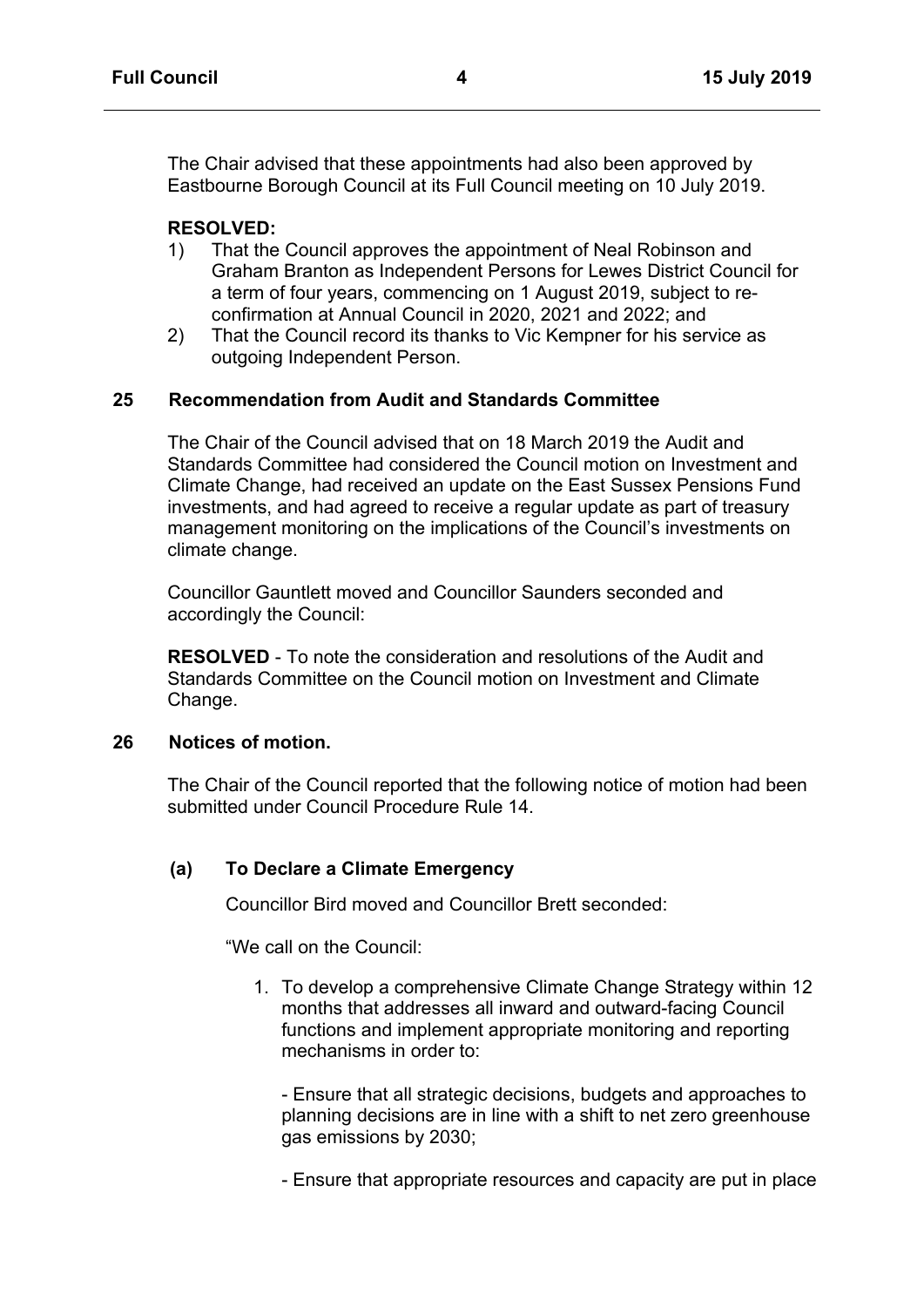to progress the actions needed to address the 'climate emergency' effectively; and

- Support and work with relevant agencies and stakeholders towards making the entire District zero carbon and climate resilient by 2030.

- 2. To request Scrutiny Committee to set up a Climate Change Scrutiny Panel that receives progress reports on the policy and actions enacted by the Council to address the 'Climate Emergency'. This incorporates the existing request to Scrutiny Committee to monitor the implementation of recommendations made by the Climate Change Action Group. The Panel will also invite appropriate experts to support Council climate change actions.
- 3. To request that a Community Climate Change Forum is convened with representation and participation from across the district. Invitees to include but not be restricted to representatives from local communities, parish and town councils, organisations, business, education, nature groups, agricultural, food, health and transport groups.
- 4. To request that the Council is especially proactive in taking steps to include young people in the 'Climate Emergency' process, ensuring that they have a voice in shaping the future.
- 5. To report on an annual basis to the Audit and Standards Committee on the level of investment in the fossil fuel industry that our pensions plan and other investments have, and review the Council's investment strategy to give due consideration to climate change impacts in the investment portfolio.
- 6. To ensure that all reports in preparation for the 2020/21 budgeting take into account actions the Council will take to address this emergency.
- 7. Portfolio Holder to write to the Government to set out the Council's intentions and call on the UK Government to provide the powers, resources and help with funding to make this possible, and ask our local MP to do likewise."

The motion was put to the vote and it was carried (**RESOLVED).**